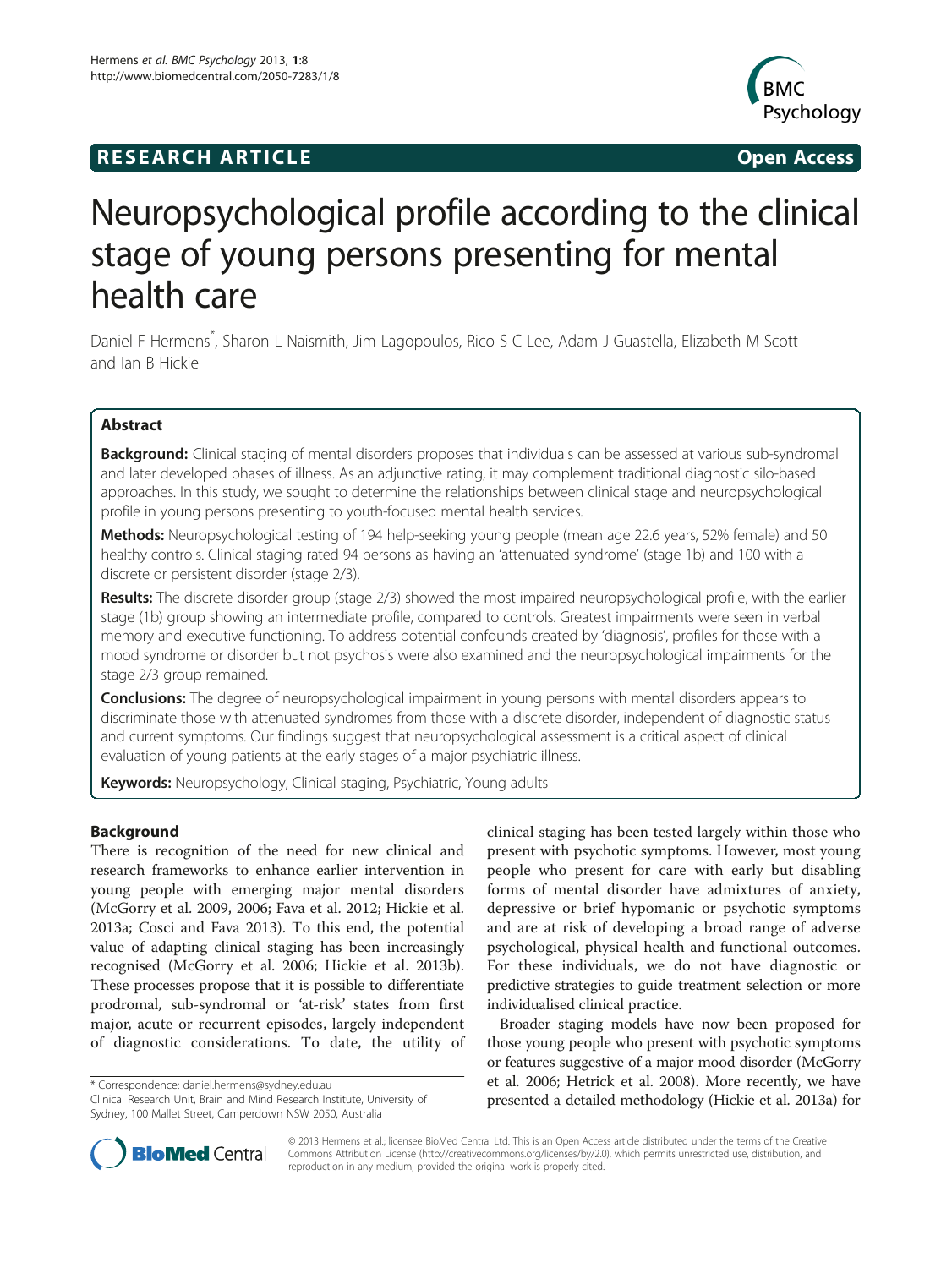the latest iteration of the model proposed by McGorry et al. [\(2006](#page-7-0)) for use in young people presenting with psychotic or mood syndromes. This latest version offers a more refined rating system, particularly with regards to stage 3 [see (Hickie et al. [2013](#page-7-0)a)]. Subsequently, we have conducted a number of key studies evaluating the relationships between these proposed early and later clinical stages and a range of potential biomarkers including structural brain imaging (Lagopoulos et al. [2012\)](#page-7-0) and circadian parameters (Naismith et al. [2012\)](#page-7-0). As cognitive impairment is one of the characteristic features of major mental disorders and as it can be reliably and objectively measured by formal neuropsychological testing, it represents one of the most important potential validators of our novel clinical staging framework. In this first report of a large cohort of young people, we test the proposition that different stages of illness (as an adjunctive rating to the traditional diagnostic categories) are associated with differential patterns of neuropsychological impairment.

# Methods

The study and consent procedure was approved by the University of Sydney Human Research Ethics Committee. All participants were determined by their referring clinician or mental health professional to have the mental and intellectual capacity to give written informed consent prior to participation in the study.

# Participants

One hundred and ninety four young people were recruited from specialised ambulatory care services (Youth Mental Health Clinic at the Brain & Mind Research Institute; and headspace, Campbelltown, Sydney, Australia (Scott et al. [2009;](#page-8-0) Scott et al. [2012](#page-8-0))) for the assessment and early intervention of mental health problems. Importantly, the key inclusion criterion for this study were: (i) persons aged 18 to 30 years seeking professional help primarily for a depressive (unipolar or bipolar) and/or psychotic syndrome; and, (ii) willingness to participate in longitudinal research related to clinical and neurobiological outcomes (Lagopoulos et al. [2012;](#page-7-0) Hermens et al. [2011\)](#page-7-0). Participants were asked to abstain from drug and alcohol use for 48 hours prior to testing.

Participants were excluded if they had insufficient fluency in the English language to participate in the neuropsychological assessment, were intellectually impaired (e.g. IQ < 70) or had current substance dependence. Comorbid or pre-existing childhood-onset conditions, such as ADHD and conduct disorder, as well as anxiety, alcohol or other substance misuse or autistic spectrum disorders were not exclusion criteria.

# Clinical staging

Our clinical staging model (Hickie et al. [2013a](#page-7-0)) builds on routine clinical assessment (though it may be assisted by ancillary investigations). Typically, a clinical stage is formally assigned at the end of the assessment phase. Such clinical assessment captures: (i) current major symptoms (severity, frequency, type); (ii) characteristic mental features; (iii) age of onset and clinical course of illness prior to presentation; (iv) previous "worst ever" symptoms and treatments including hospital admissions; (v) current level of risks of harm due to illness; (vi) previous suicide attempts or other at-risk behaviours; and, (vii) current (as compared with premorbid) levels of social, educational or employment functioning. Once this information is obtained and integrated, a clinical stage is then assigned according to sets of established criteria [see (Hickie et al. [2013](#page-7-0)a)]. It should be noted that in the most recent version of our model we stipulate that supporting instrumentation (e.g. sociooccupational and symptom rating scales) should be used as a guide and not as an absolute cut-off to determine stage. Similarly, biomarkers (i.e. from neuroimaging and neuropsychology) are subject to empirical research and are therefore not part of the stage assignation process.

As described in detail elsewhere (Hickie et al. [2013a](#page-7-0)), our staging model includes five discrete categories: stage 1a = 'help-seeking'; stage 1b = 'attenuated syndrome'; stage 2 = 'discrete disorder'; stage 3 = 'recurrent or persistent disorder'; and stage  $4 =$  'severe, persistent and unremitting illness'. Importantly, entry to stage 2 is not simply analogous to, or defined by, meeting existing DSM or ICD criteria for a specific mood or psychotic disorder (the stage rating is adjunctive to the assignation of traditional DSM or ICD diagnoses). However, a key point of differentiation (and the focus of this study) occurs between the 'attenuated syndrome' stage (1b) and the onset of a more discrete disorder (stage 2). Thus only patients who were consensus rated at stage 1b, 2 or 3 by two senior psychiatrists (EMS and IBH) were included in this study. Stage 1b is assigned when the individual has developed specific symptoms of severe anxiety (including specific avoidant behaviour), moderate depression (associated with persistently depressed mood, anhedonia, suicidal ideation or thoughts of self-harm and/ or some neurovegetative features), brief hypomania (less than 4 days duration during any specific episode) and/or brief psychotic phenomena (of brief duration only). Stage 2 is assigned when the individual displays a psychotic (i.e. a clear psychotic syndrome for more than a week), manic (i.e. manic syndrome (not just symptoms) for more than 4 days during a specific illness event) and/or severe depressive (i.e. psychomotor retardation, agitation, impaired cognitive function, severe circadian dysfunction, psychotic features, brief hypomanic periods, severe neurovegetative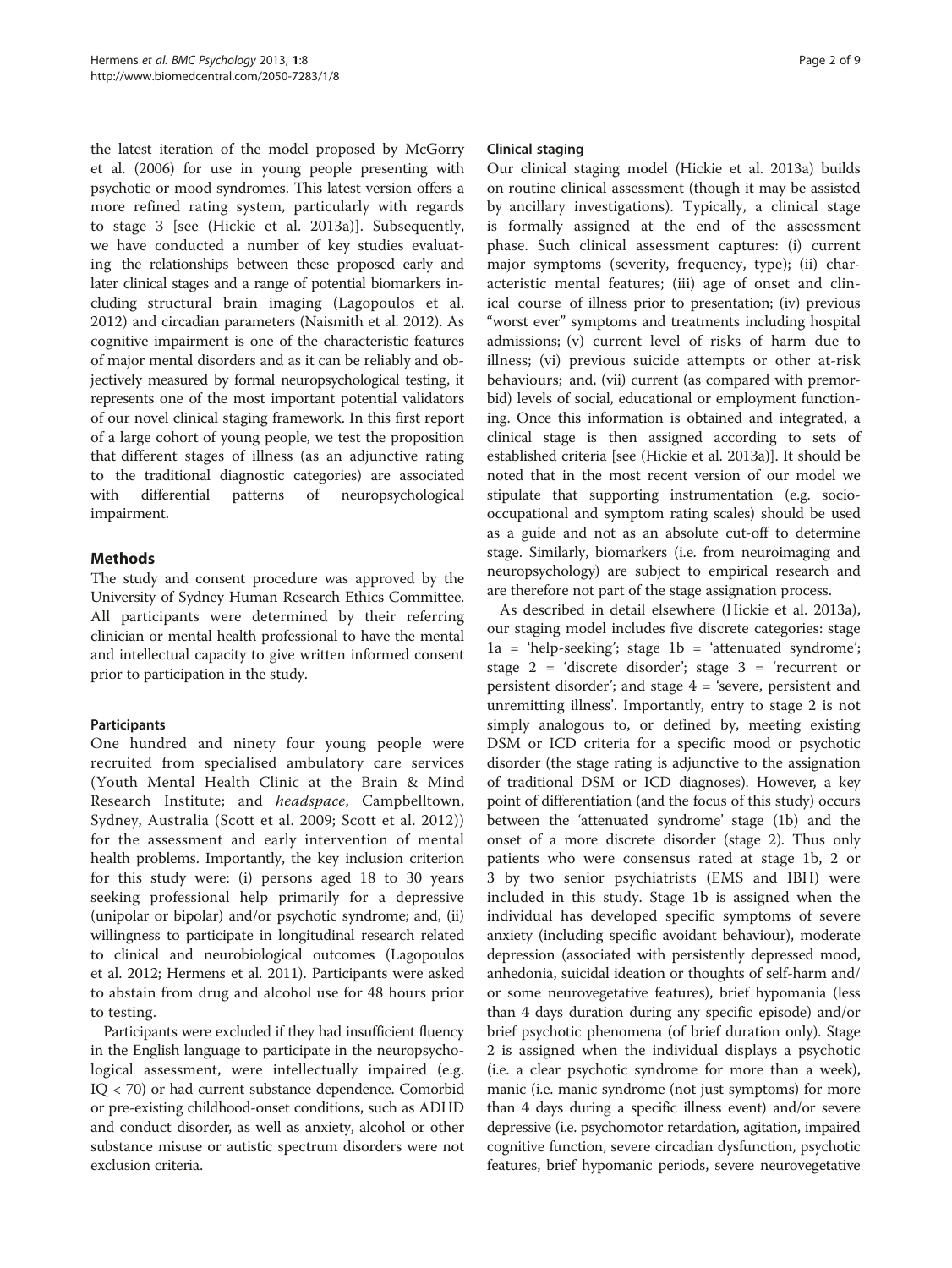changes, pathological guilt and/or severe suicidality) episode. An individual with an anxiety disorder would be assigned to stage 2 if they have a concurrent, moderately severe depressive disorder, typically associated with marked agitation, fixed irrational beliefs, overvalued ideas or attenuated psychotic symptoms, or substantial and persistent substance misuse. Stage 3 is met if the discrete disorder persists over 12 months with poor or incomplete response to a reasonable course of treatment (i.e. of 3 months duration). Individuals who relapse to the full extent described in stage 2 are also assigned to stage 3. For details regarding the mixed syndromes and comorbid features within each stage assignation see (Hickie et al. [2013a](#page-7-0)).

A total of 194 patients were rated as stage 1b ( $n = 94$ ), stage 2 ( $n = 69$ ), or stage 3 ( $n = 31$ ). In keeping with our previous research (Naismith et al. [2012](#page-7-0); Lagopoulos et al. [2012\)](#page-7-0) the last two stage-groups were combined (i.e. 'stage 2/3'). The primary DSM-IV (APA [2000\)](#page-7-0) diagnoses for those in stage  $2/3$  (n = 100) were as follows: n = 18 with a major depressive disorder;  $n = 25$  with a bipolar disorder [bipolar I (n = 9); bipolar II (n = 16)] and  $n = 57$ were diagnosed with a psychotic disorder [first-episode psychosis (n = 28); schizoaffective disorder (n = 11); schizophrenia (n = 17); psychotic disorder not otherwise specified  $(n = 1)$ ].

#### Clinical assessment

A trained research psychologist conducted a structured clinical interview to determine the nature and history of any mental health problems. Our 'BMRI Structured Interview for Neurobiological Studies' (Scott et al. [2013](#page-8-0); Lee et al. [2013\)](#page-7-0) initially obtains key demographic and clinical information, focussing on critical illness course variables (e.g. onset of symptoms, number of depressive, manic or psychotic episodes, hospitalisation, etc.). As a proxy measure for duration of illness, the age that each patient first engaged a mental health service was recorded. The interview then utilises established clinical scales including the 24-item Brief Psychiatric Rating Scale (BPRS) (Dingemans et al. [2013\)](#page-7-0) and the 17-item Hamilton Depression Rating Scale (HDRS) (Hamilton [1967\)](#page-7-0) to quantify general psychiatric and depressive symptoms at the time of assessment. The social and occupational functioning assessment scale (SOFAS) (Goldman et al. [1992](#page-7-0)) was also used as a rating of the patient's functioning from 0 to 100, with lower scores indicating more severe impairment. Patients also completed self-report questionnaires that included the 10-item Kessler Psychological Distress Scale (K-10) (Kessler et al. [2002](#page-7-0)) to detect psychological distress.

# Neuropsychological assessment

Pre-morbid intelligence ('predicted IQ') was estimated on the basis of performance on the Wechsler Test of

Adult Reading (Wechsler [2001](#page-8-0)). 'Psychomotor speed' was assessed using the Trail-Making Test (TMT), part A (TMT-A), with 'mental flexibility' assessed by part B (TMT-B) (Strauss et al. [2006\)](#page-8-0). 'Verbal learning' and 'verbal memory' were assessed by the Rey Auditory Verbal Learning Test (RAVLT) (Strauss et al. [2006](#page-8-0)) sum of trial 1–5 (RAVLT sum) and 20-minute delayed recall (RAVLT A7) respectively. Finally, 'verbal fluency' was assessed by the letters subtest of the Controlled Oral Word Association Test (COWAT FAS) (Strauss et al. [2006](#page-8-0)). Participants also completed subtests from the Cambridge Neuropsychological Test Automated Battery (CANTAB) (Sahakian and Owen [1992\)](#page-8-0). The CANTAB tests have the advantage of being largely non-verbal (i.e. languageindependent, culture-free) and have been described in detail elsewhere (Sahakian and Owen [1992](#page-8-0); Sweeney et al. [2000](#page-8-0); Hermens et al. [2011](#page-7-0)). Four tasks were included for analysis in the current study: 'sustained attention', as indexed by the A prime (sensitivity to the target) measure of the Rapid Visual Information Processing task (RVP A), 'working memory' as indexed by the total span length from the Spatial Span task (SSP); 'visuo-spatial learning and memory' as indexed by the total adjusted errors score from the Paired Associate Learning task (PAL) and 'set shifting' was indexed by the total adjusted errors score from the Intra-Extra Dimensional task (IED errors).

# Statistical analyses

To control for the effects of age, neuropsychological variables were converted to 'demographically corrected' standardised scores (z-scores) using the following established norms: TMT (Tombaugh et al. [1998b](#page-8-0)); RAVLT (Rickert and Senior [1998\)](#page-7-0); and COWAT FAS (Tombaugh et al. [1998a](#page-8-0)). Similarly, CANTAB z-scores, based on an internal normative database of the 3000 healthy volunteers ([http://](http://www.camcog.com) [www.camcog.com](http://www.camcog.com)), were calculated for each participant. Prior to analyses, outliers beyond  $\pm$  3.0 z-scores for each neuropsychological variable were curtailed to values of +3.0 or −3.0. There were no more than 7% of cases in any group with a z-score of beyond  $\pm 3.0$ across variables. Differences in demographic, clinical and neuropsychological measures across the three groups were assessed using one-way ANOVA. Levene's test was used to test for homogeneity of variance; Welch's statistic was calculated, with corrected df and p-values reported where this assumption was violated. Scheffé's tests were used to determine post-hoc pair-wise comparisons with the control group. Chi-squared test was used to compare the ratio of females to males across groups. Pearson's correlations were used to test association between clinical and neuropsychological variables for patients only. Statistical analyses were performed using SPSS for Windows 20.0 and all significance levels were set at p<0.05.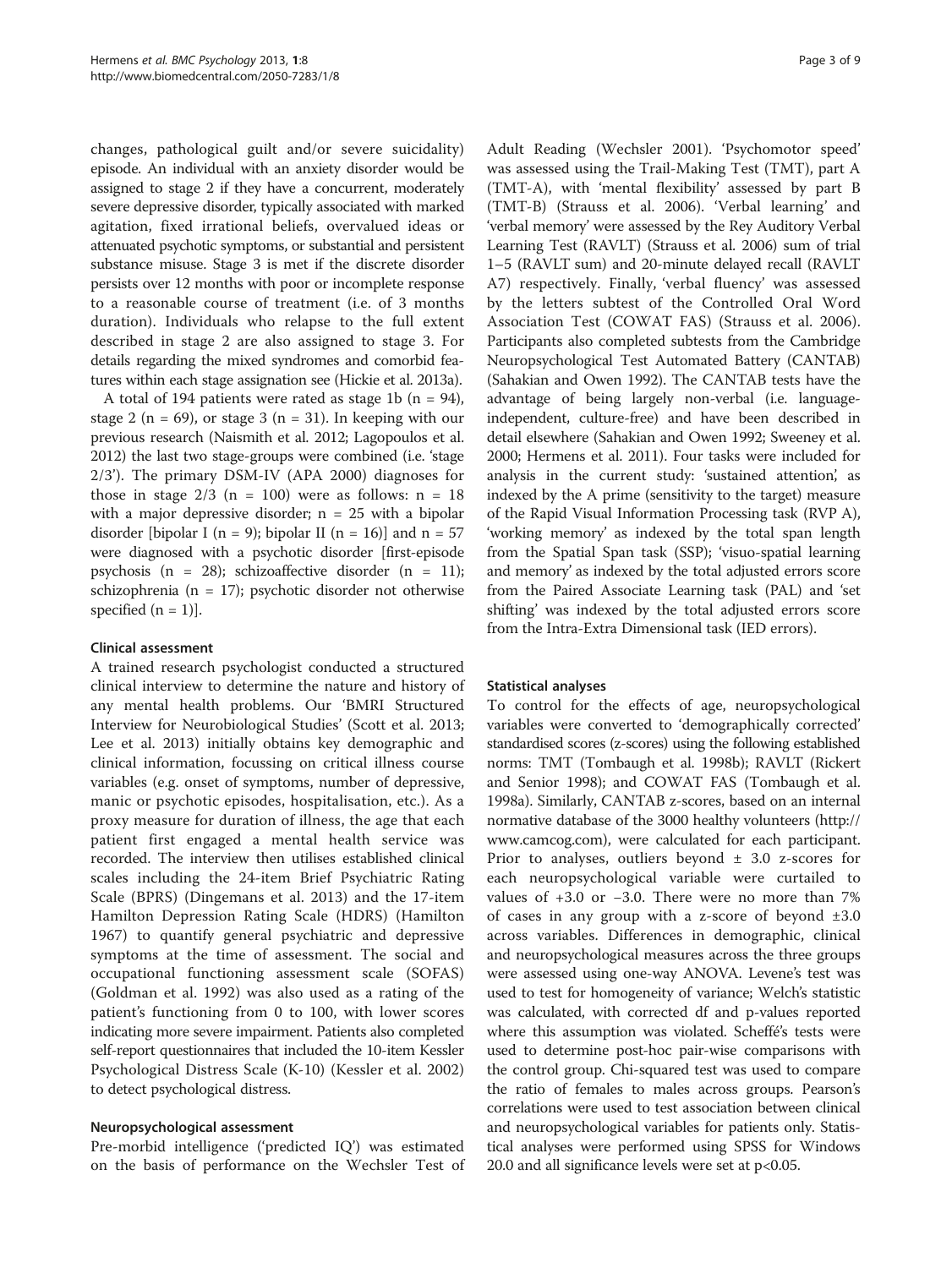### Results

As shown in Table 1, there were no differences amoung the three groups (i.e. Stage 1b, stage 2/3 and controls) in terms of their current age or predicted IQ. There was however a significant difference (p<.05) in the distribution of gender across the groups with the stage 2/3 group have the lowest proportion of females (43%) compared to the stage 1b group with the highest proportion (62%). There was also a significant main effect of group (p<.001) for years of education; post-hoc Scheffe's tests confirmed that this was due to the controls having more formal education (at  $14.8 \pm 2.2$  yrs) than the two patients groups – who did not differ from each other (see Table 1). There were similar, and somewhat expected, findings for the clinical measures. Social functioning (SOFAS), current depressive (HDRS) and general psychiatric (BPRS) symptoms as well as self-reported psychological distress (K-10) all showed a significant main effect at the group level (p<.001). This was primarily due to the controls being non-symptomatic (as expected), whereas the patient groups did not differ from each other aside from their SOFAS scores where the stage 2/3 group was rated lower than their stage 1b peers, by approximately 5 points (out of 100).

The neuropsychological profiles (mean z-scores) for all three groups are depicted in Figure [1](#page-4-0) and the corresponding ANOVAs and post-hoc tests are summarised in Table [2](#page-4-0). With the exception of verbal fluency (COWAT FAS), the control group showed a normal profile of neuropsychological function with all variables averaging between 0.0 and 0.5 standardised scores. In contrast, the stage 2/3 group showed the worst profile with neuropsychological z-scores ranging between 0.0 and −1.0; the stage 1b group showed an intermediate profile (see Figure [1](#page-4-0)). The differences in these three profiles was confirmed by the ANOVA's which showed a significant (at least  $p < .05$ ) main effect of group for all but one variable. The lack of a difference in verbal fluency is consistent with the lack of differences in the premorbid IQ measure (which is based on a verbal IQ score). Post-hoc Scheffe's tests revealed that for the remaining eight neuropsychological variables (i.e. not including verbal fluency) the stage 2/3 group performed significantly worse than controls. As compared to the stage 1b group, stage 2 patients were worse on three variables: verbal learning (RAVLT sum), verbal memory (RAVLT A7) and set-shifting (IED errors). Interestingly, for the remaining five variables, the stage 1b group was significantly worse than controls but no different (statistically) to the stage 2 group (see final three columns in Table [2](#page-4-0)). Follow-up ANCOVAs revealed that all of the eight neuropsychological variables remained significant after controlling for gender.

As shown in Table [3](#page-5-0), the proportion of patients who were currently medicated with an anti-depressant was comparable in the stage 1b (54%) and stage 2/3 (45%) groups. However, there were three times more cases in stage 2/3 who were currently taking an anti-psychotic and/or a mood stabiliser; whereas stage 1b patients were six times more likely to not be taking a major psychotropic medication at the time of testing (see Table [3\)](#page-5-0). While there were no significant associations between the symptom measures (HDRS; BPRS) and neuropsychological variables for the entire patient sample, there were significant Pearson's correlations for the stage 1b group only. These patients (stage 1b) showed a significant negative correlation between TMT-B and both HDRS total  $[r(91) = -0.30, p < 01]$ and BPRS total  $[r(90) = -0.28, p<0.1]$  scores. Similarly, the stage 1b groups showed significant correlations between RVP A and both HDRS total  $[r(78) = -0.23, p < .05]$  and BPRS total  $[r(77) = -0.28, p < .05]$  scores. In all correlations, poorer performance was associated with worse symptoms. Of note, the stage 2/3 group showed no significant correlations between these variables.

In order to address potential confounds created by 'diagnosis', neuropsychological profiles for those identified

| ,,,,,,,,,,            |                        |                          |                               |                                 |              |           |              |
|-----------------------|------------------------|--------------------------|-------------------------------|---------------------------------|--------------|-----------|--------------|
|                       | Stage 1b<br>$(n = 94)$ | Stage 2/3<br>$(n = 100)$ | <b>Controls</b><br>$(n = 50)$ | <b>Significance</b><br>Test [p] | Post hoc     |           |              |
|                       |                        |                          |                               |                                 | $1b$ v $2/3$ | 1b v Ctrl | $2/3$ v Ctrl |
| Females, n (%)        | 58 (62%)               | 43 (43%)                 | 29 (58%)                      | $x^2$ (2, 244) = 7.4 [.025]     |              |           |              |
| Age, years            | $22.2 \pm 3.2$         | $23.0 \pm 3.3$           | $23.0 \pm 2.7$                | $F(2, 243) = 2.2$ [.118]        |              |           |              |
| Age of onset, years   | $15.4 \pm 3.3$         | $17.6 \pm 4.9$           | n/a                           | $F(1, 160.8) = 12.7$ [.000]     |              |           |              |
| Predicted IO          | $103.0 \pm 8.5$        | $103.2 \pm 10.8$         | $106.0 \pm 7.8$               | $F(2, 242) = 1.9$ [.148]        |              |           |              |
| Education, years      | $12.8 \pm 2.1$         | $13.1 \pm 2.4$           | $14.8 \pm 2.2$                | $F(2, 243) = 13.7$ [.000]       |              | $***$     | ***          |
| SOFAS                 | $61.4 \pm 11.3$        | $56.4 \pm 12.5$          | $92.0 \pm 3.2$                | $F(2, 143.9) = 557.5$ [.000]    | $***$        | $***$     | $***$        |
| <b>HDRS</b> total     | $12.9 \pm 6.5$         | $12.5 \pm 8.5$           | $2.0 \pm 2.2$                 | $F(2, 150.2) = 149.6$ [.000]    |              | $***$     | ***          |
| <b>BPRS</b> total     | $40.5 \pm 9.6$         | $42.7 \pm 12.3$          | $26.5 \pm 2.7$                | $F(2, 147.4) = 146.2$ [.000]    |              | $***$     | $***$        |
| K <sub>10</sub> total | $28.1 \pm 7.7$         | $26.0 \pm 9.1$           | $15.4 \pm 5.1$                | $F(2, 135.5) = 72.4$ [.000]     |              | $***$     | $***$        |
|                       |                        |                          |                               |                                 |              |           |              |

Table 1 Mean scores (± standard deviation) for demographic and clinical variables between groups, tested by chi-square or ANOVA

Note: Significance levels for each Scheffé's post-hoc comparison are depicted by: \*\*\* = p<.001; \*\* = p<.01.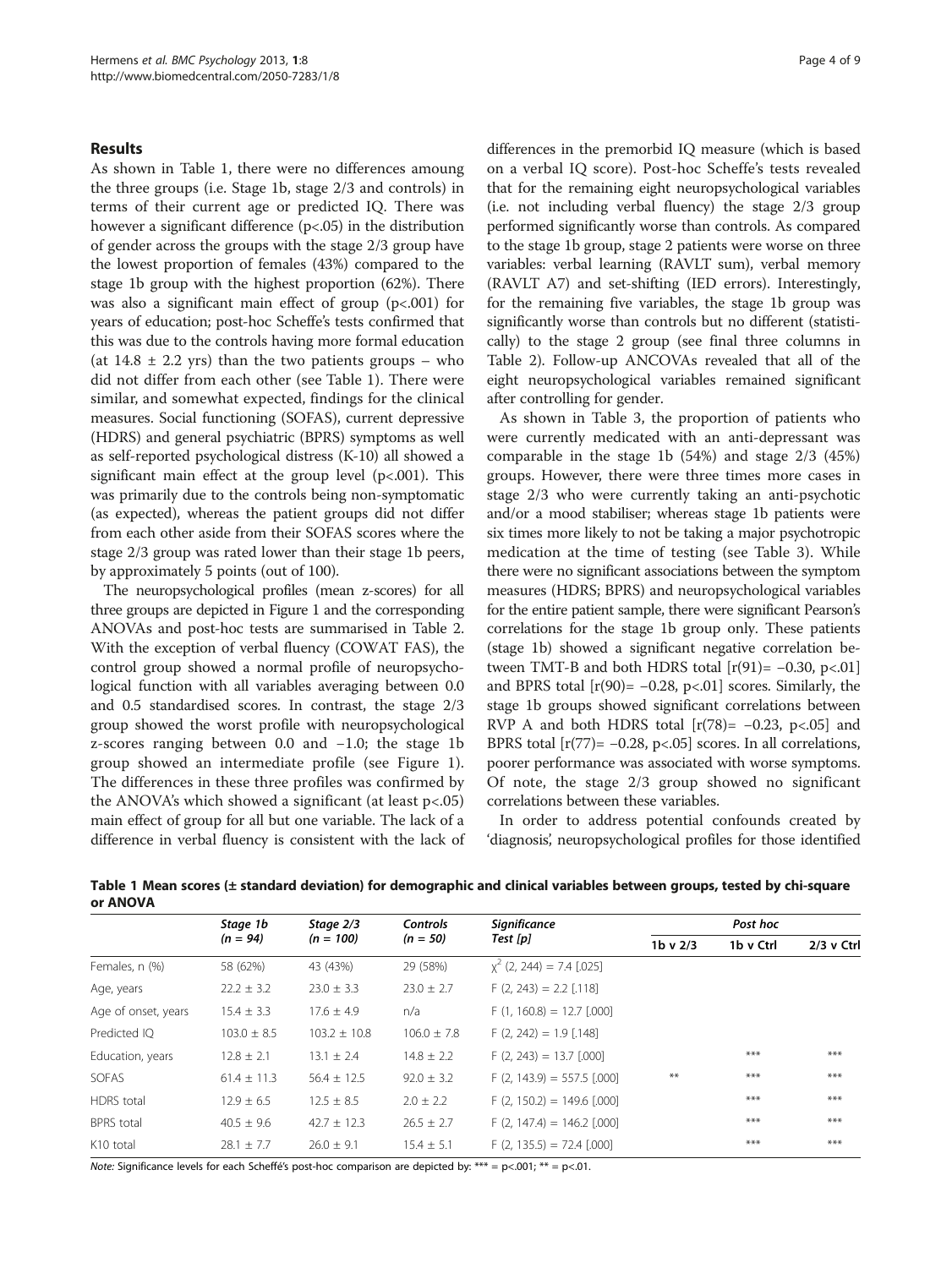<span id="page-4-0"></span>

as having a mood syndrome or disorder but not psychosis were also examined. Figure [2](#page-5-0) shows the neuropsychological profiles for subsamples of the stage 1b ( $N = 79$ ) and stage  $2/3$  (N = 41) patients. As compared to the same control group, these subsamples show very similar profiles as seen in the stage-groups which included patients with psychosis with significant ( $p < .05$ ) main effects of group for five neuropsychological variables (RVP A; RAVLT sum; RAVLT A7; PAL errors and TMT-B). While the magnitude of impairment was less severe, in the stage 2/3 group the verbal learning (RAVLT sum), verbal memory (RAVLT A7) and visual memory (PAL errors) remained significantly (p<.05) worse than controls. Whereas the stage 1b group only differed significantly (p<.05) from controls in RVP A (see Figure [2](#page-5-0)).

# **Discussion**

This study identified distinct neuropsychological profiles that distinguished those young people with 'attenuated syndromes' from those with a discrete or persistent

|                  | Stage 1b         | Stage 2/3        | <b>Controls</b>  | <b>Significance</b><br>Test [p] | Post hoc   |           |              |
|------------------|------------------|------------------|------------------|---------------------------------|------------|-----------|--------------|
|                  | $(n = 94)$       | $(n = 100)$      | $(n = 50)$       |                                 | $1b$ v 2/3 | 1b v Ctrl | $2/3$ v Ctrl |
| TMT A            | $0.02 \pm 1.04$  | $-0.08 \pm 1.03$ | $0.45 \pm 0.79$  | $F(2, 140.2) = 6.5$ [.002]      |            | $\ast$    | $*$          |
| RVP A            | $-0.52 \pm 1.34$ | $-0.74 \pm 1.27$ | $0.08 \pm 1.05$  | $F(2, 210) = 6.6$ [.002]        |            | $*$       | $***$        |
| RAVLT sum        | $-0.20 \pm 1.12$ | $-0.79 \pm 1.30$ | $0.16 \pm 0.76$  | $F(2, 148.6) = 15.9$ [.000]     | $***$      |           | $***$        |
| RAVIT A7         | $-0.15 \pm 1.23$ | $-0.92 \pm 1.40$ | $0.24 \pm 0.81$  | $F(2, 148.2) = 20.3$ [.000]     | ***        |           | $***$        |
| <b>SSP</b>       | $-0.07 \pm 1.18$ | $-0.08 \pm 1.11$ | $0.47 \pm 1.13$  | $F(2, 217) = 4.2$ [.017]        |            | $*$       | ***          |
| PAL errors       | $-0.18 \pm 1.05$ | $-0.54 \pm 1.25$ | $0.33 \pm 0.61$  | $F(2, 141.8) = 16.0$ [.000]     |            | $*$       | $***$        |
| IED errors       | $0.01 \pm 0.82$  | $-0.64 \pm 1.21$ | $0.01 \pm 1.08$  | $F(2, 116.3) = 9.3$ [.000]      | ***        |           | $***$        |
| TMT <sub>B</sub> | $-0.38 \pm 1.29$ | $-0.52 \pm 1.28$ | $0.22 \pm 1.12$  | $F(2, 230) = 5.8$ [.004]        |            | $\ast$    | $***$        |
| COWAT (FAS)      | $-0.17 \pm 0.99$ | $-0.49 \pm 1.04$ | $-0.32 \pm 0.14$ | $F(2, 230) = 2.4$ [.091]        |            |           |              |

Note: Significance levels for each Scheffe post-hoc comparison are depicted by: \*\*\* = p<.001; \*\* = p<.01; \* = p<.05.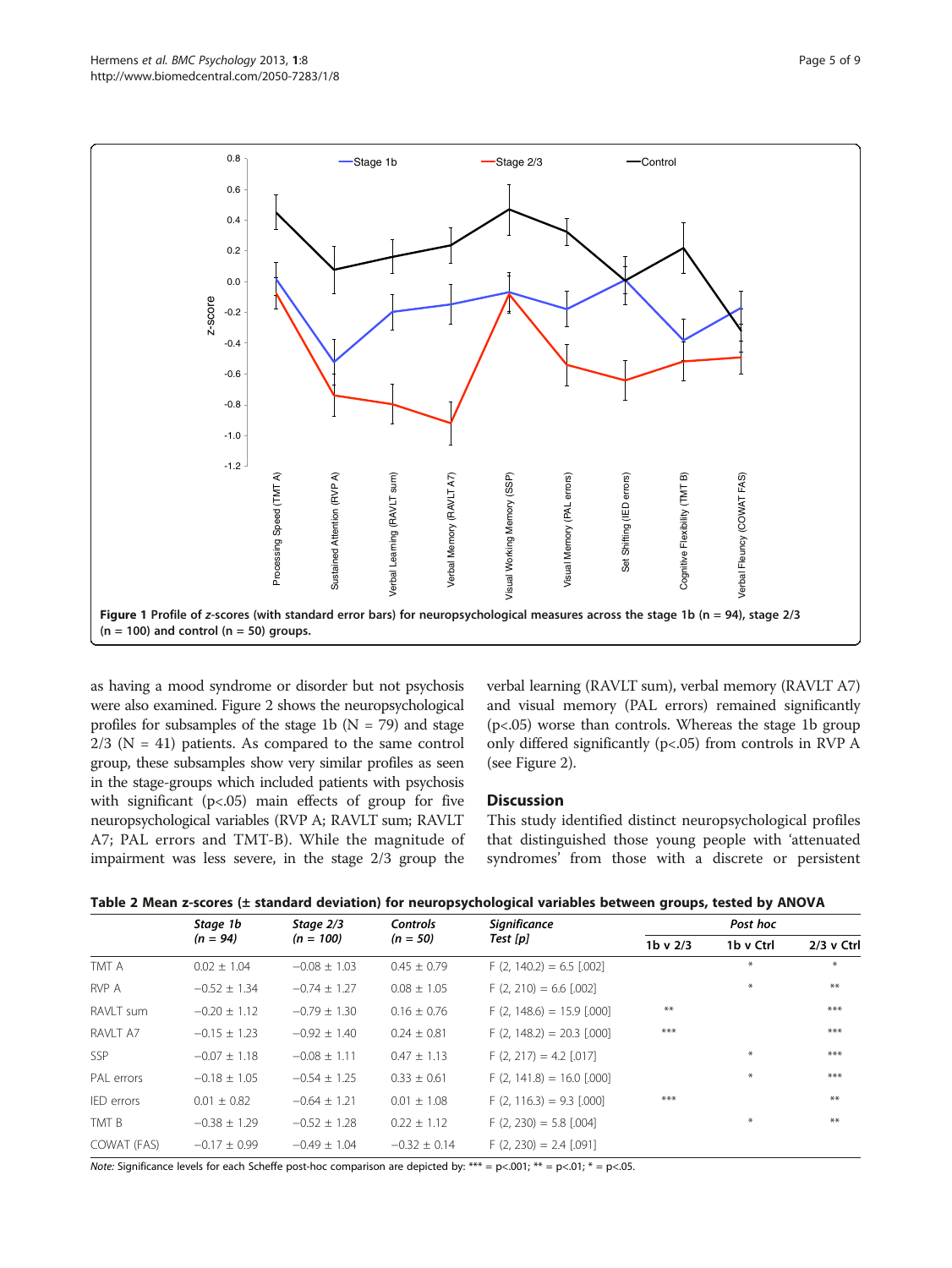<span id="page-5-0"></span>Table 3 Cross-tabulation of stage group by medication category

| <b>Current Medication</b> |               |     | Stage 1b $(n = 94)$ Stage 2/3 $(n = 100)$ |
|---------------------------|---------------|-----|-------------------------------------------|
| <b>NIL</b>                | Count         | 25  | 4                                         |
|                           | $\%$          | 27% | 4%                                        |
| Any Anti-Depressant       | Count         | 51  | 44                                        |
|                           | $\frac{0}{0}$ | 54% | 44%                                       |
| Any Anti-Psychotic        | Count         | 26  | 78                                        |
|                           | $\frac{0}{0}$ | 28% | 78%                                       |
| Any Mood Stabiliser       | Count         | 7   | 25                                        |
|                           | $\frac{0}{0}$ | 7%  | 25%                                       |

disorder, independent of other diagnostic considerations. As expected, those in the later stages showed the most impaired neuropsychological profile with the attenuated syndrome patients showing an intermediate profile compared to controls (as well as the standardised 'norm'). These neuropsychological findings are especially important given the lack of differences between the patient groups in terms of their overall current symptoms and levels of distress. These findings provide further important validation of our clinical staging model, particularly with respect to the notion that the change from stage 1b to stage 2 and 3 represents a 'key point of differentiation' (Hickie et al. [2013](#page-7-0)a).

The findings presented here are consistent with our other studies showing a similar demarcation in both neuroimaging (Lagopoulos et al. [2012](#page-7-0)) and circadian (Naismith et al. [2012\)](#page-7-0) measures. In the former study, there were frontal grey matter volume differences between the stage 1b and stage 2/3 groups, suggesting a major transition point (Lagopoulos et al. [2012](#page-7-0)). In the latter study, stage 2/3 patients, but not stage 1b patients, showed a disruption in a circadian system marker (reduced melatonin secretion) which was associated with less subjective sleepiness and poorer performance in a memory task (Naismith et al. [2012\)](#page-7-0). In relation to neuropsychological profiles, there is very little other literature to compare our results to. While numerous studies have described the neuropsychological profiles of prodromal or 'ultra-high risk' states for psychosis there are, to our knowledge, no studies that have included young patients with unipolar and/or bipolar illnesses. This may be a critical oversight, given evidence that affective and psychotic disorders probably represent different combinations of the same continuously distributed dimensions of symptoms, particularly at early stages (Hafner et al. [2008\)](#page-7-0). Importantly, our clinical staging model (Hickie et al. [2013a](#page-7-0)) maintains that there is inherent heterogeneity of cases within each clinical stage and that more detailed profiling (using syndromal, psychological and neurobiological measures)

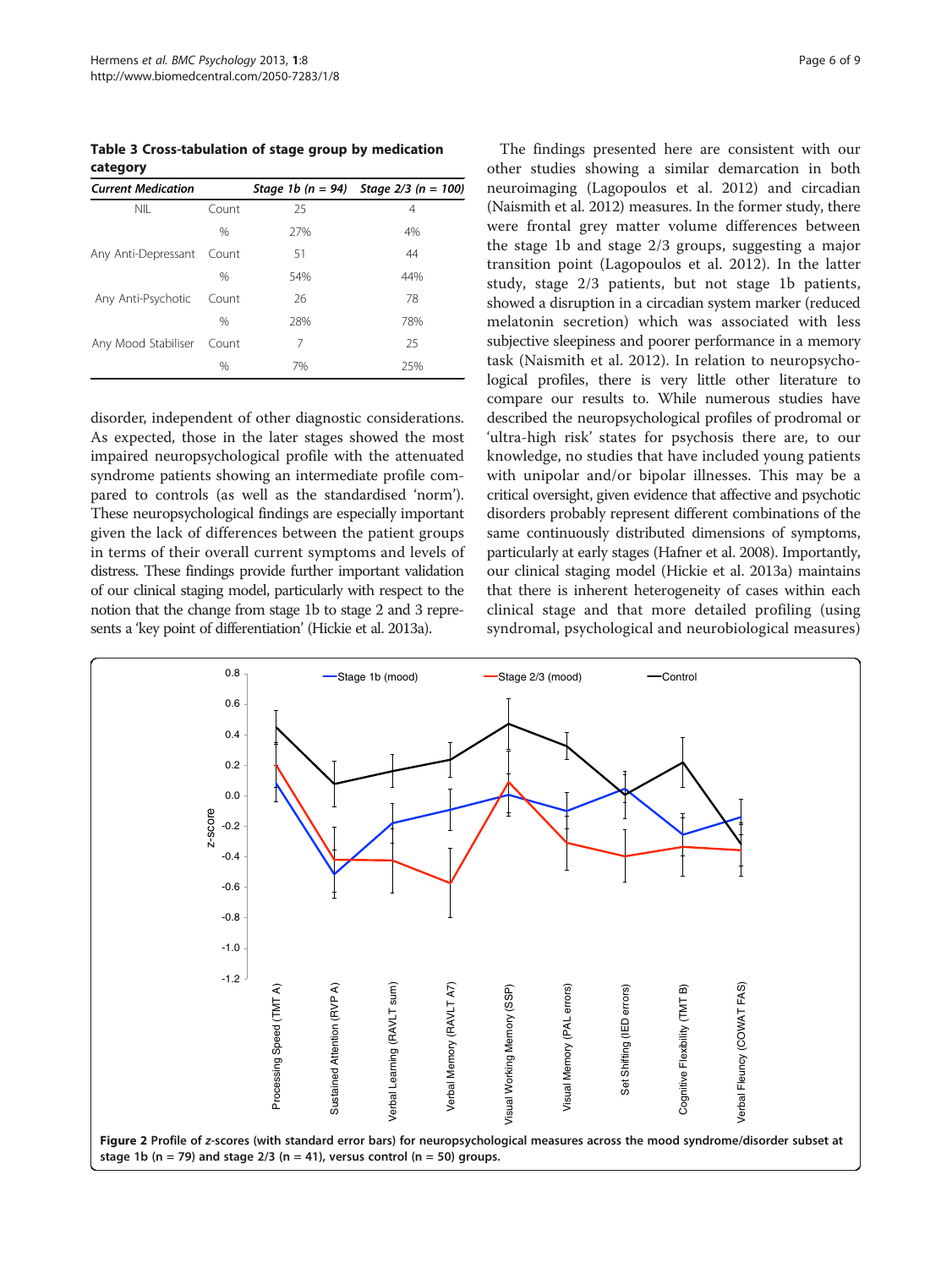is required to better understand the key underlying factors that cause patients to express a discrete disorder or not (that is, despite being similar in age and current symptomatology).

Our samples are representative of young help-seeking outpatients with admixtures of depressive, (hypo)manic and psychotic symptoms. However, there is some evidence to suggest that those with psychotic spectrum illness show the most marked neuropsychological impairments at various ages (Quraishi and Frangou [2002](#page-7-0)). Therefore we also examined the neuropsychological profiles of only those with a mood syndrome or disorder and our results confirm that such patients showed a similar overall pattern as the larger sample (with psychosis included), albeit to a lesser degree. Critically, the two key neuropsychological variables (i.e. verbal memory and set-shifting, an aspect of executive functioning) remained significantly different across the clinical-stage groups (and markedly reduced in the stage 2/3 patients). Separate lines of research have shown that cognitive decline in the form of verbal memory and executive function deficits is characteristic of (and often precedes) the early stages of both affective (Burt et al. [1995\)](#page-7-0) and psychotic (Brewer et al. [2005](#page-7-0); Seidman et al. [2010](#page-8-0)) disorders. Similarly, there are several studies showing that impaired neuropsychological function (particularly with regards to memory and executive function) in early stage young patients with mental disorders predicts longer-term poor (typically functional) outcomes (Bodnar et al. [2008;](#page-7-0) Seidman et al. [2010\)](#page-8-0). Thus, it is becoming increasingly important to identify the best neuropsychological markers for early intervention. This is particularly warranted given that pharmacological (e.g. antidepressant) (Sheline et al. [2003\)](#page-8-0) and non-pharmacological (e.g. cognitive training) (Naismith et al. [2010\)](#page-7-0) strategies may offer neuroprotection against further cognitive damage (Simon et al. [2007](#page-8-0)).

This study has limitations. Firstly, the cross-sectional design impacts any conclusions about which neuropsychological variables reflect trait versus state aspects of these stages of illness. The presence of some significant associations between the sustained attention or cognitive flexibility measures and current depressive or general psychiatric symptoms (in the stage 1b group) suggests that at least some aspects of executive functioning may be modulated by an individuals state. Clearly longitudinal studies would provide very important information about such trait versus state aspects. Secondly, we did not control for any potential effects of psychotropic medication. Although we opted to assess these young patients under 'treatment as usual' conditions, the real impact that such medications have on neuropsychological function is unknown. Given the early stage of illness it is unlikely that the current medications afforded any neuroprotection, but rather offered some amelioration of affective and/or

psychotic symptoms. While the clinical-stage groups did not differ in the prevalence of current antidepressant treatment there were differences in the frequency of antipsychotics and mood stabilisers. While there is good evidence to show that the former have very little direct effects on cognition, particularly at early stages in the course of treatment, there is less known about these effects from the latter. Thirdly, the control group in this study were more educated than the patient groups. Despite this, all three groups were matched in their predicted IQ and the standardised scores for each neuropsychological variable were adjusted for age and years of education. Fourthly, while the lack of a significant difference in age among groups was helpful in evaluating the differences in neuropsychological function it may also limit the generalizability of our findings. In our previous study (Scott et al. [2012](#page-8-0)), utilising a much larger  $(N = 1260)$ , albeit younger (i.e. 12 to 25 years of age) sample of patients (accessing the same services as those in the current study), we reported age differences among the three stage groups (stage 1b =  $17.4 \pm 10^{-10}$ 3.4 years; stage  $2 = 18.7 \pm 3.2$  years; stage  $3 = 20.3 \pm 1.2$ 3.4 years). Given the different age range in the current study (in particular the minimum age of 18 years) these findings may only represent young adults at various stages of illness; future studies should include younger patients (despite the limitations in normative data and valid neuropsychological subtests for younger subjects). Another limitation may be the significant differences among groups in terms of the proportions of females-to-males. Just over two-thirds (62%) of those in the stage 1b group were female, compared to the lower proportion of females (43%) in the stage 2/3 group. These ratios are quite different to those in our larger, younger cohort (Scott et al. [2012](#page-8-0)) with 47% and 54% females in stage 1b versus stage 2/3, respectively. Although our statistical analyses attempted to control for the effects gender, our findings should be treated with some caution until future studies with larger sample sizes (and presumably more equal proportions of the genders) are conducted. Finally, as highlighted in a recent systematic review (Cosci and Fava [2013](#page-7-0)) there are numerous variations of staging models for mental disorders. In their distillation of this literature, Cosci and Fava [\(2013](#page-7-0)) propose separate models for a range of disorders (including schizophrenia, unipolar depression, bipolar and alcohol use disorders). Thus, it is important to recognise the distinctions between the model investigated in this current study and others in the literature. Comprehensive longitudinal research will help to determine the utility of staging within single disorders (see (Cosci and Fava [2013\)](#page-7-0)) versus staging across a range of syndromes (Hickie et al. [2013](#page-7-0)b; Hickie et al. [2013a](#page-7-0)).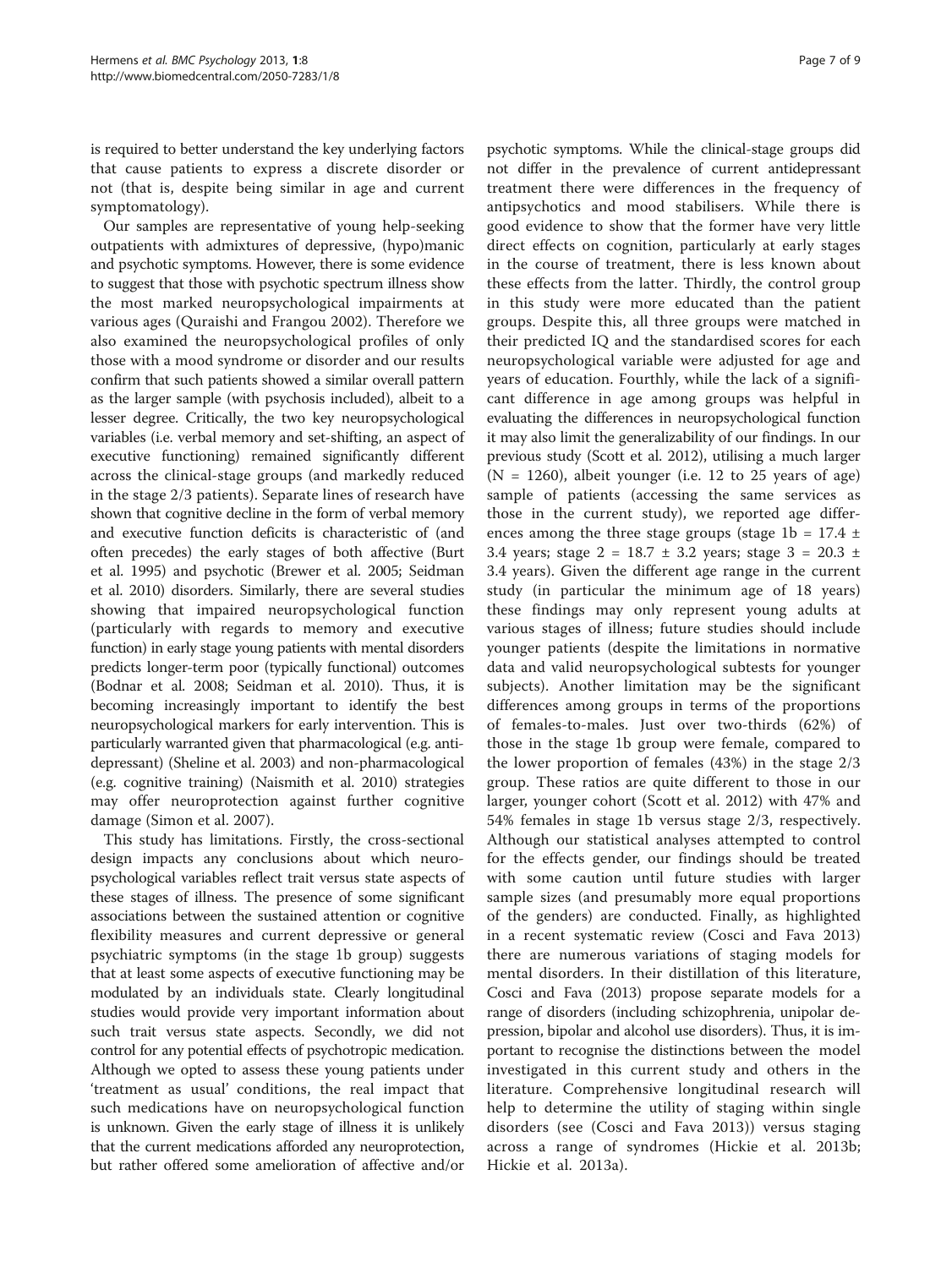#### <span id="page-7-0"></span>Conclusions

In conclusion, this study is the first of its kind and shows that there is a neuropsychological point of differentiation in young persons with an attenuated syndrome as compared to those with a discrete or persistent disorder. While those in the latter group show impairments in memory and executive measures that are consistent with the literature, the 'intermediate' profile seen in the attenuated syndrome patients suggest that they are on a similar neuropsychological trajectory despite current symptoms and, possibly, current treatment. These findings add strength to our clinical staging model and support our findings in other neurobiological measures (Naismith et al. 2012; Lagopoulos et al. 2012). Furthermore, these findings suggest that neuropsychological assessment is a critical aspect of clinical evaluation of young patients at the early stages of a major psychiatric illness.

#### Abbreviations

ANOVA: Analysis of variance; BPRS: Brief psychiatric rating scale; COWAT (FAS): Controlled oral word association test – letters subtest; DSM: Diagnostic and statistical manual of mental disorders; HDRS: Hamilton depression rating scale; ICD: International classification of diseases; IED errors: Intra-extra dimensional, total errors; K10: Kessler-10; PAL errors: Paired associates learning – total errors; RAVLT sum: Rey auditory verbal learning test - sum of five learning trials; RAVLT A7: Rey auditory verbal learning test - delayed recall; RVP A: Rapid visual processing - correct responding; SOFAS: Social and occupational functioning assessment scale; SPSS: Statistical package for the social Sciences; SSP: Spatial span; TMT-A: Trail-making test - part A; TMT B: Trail making test - part B.

#### Competing interests

The authors report no financial or other relationship relevant to the subject of this article.

#### Authors' contributions

DFH and IBH prepared the initial draft manuscript. EMS and IBH supervised and verified all clinical assessments. DFH and RSL conducted the statistical analyses. DFH, SN, EMS and IBH conceived the study design. SN, JL, AG and IH provided interpretation of the clinical data and participated in various aspects of the study design and data collection. All authors contributed significantly to the interpretation of the data as well as having read and approved the final manuscript.

#### Authors' information

EMS is the Clinical Director of the headspace clinics at the Brain & Mind Research Institute. IBH was a director of headspace: the national youth mental health foundation until January 2012. He is the executive director of the Brain & Mind Research Institute, which operates two early-intervention youth services under contract to headspace. He is a member of the new Australian National Mental Health commission and was previously the CEO of beyondblue: the national depression initiative.

#### Acknowledgments

This work was funded by an NH&MRC program grant (566529). DFH, AJG and IBH are supported by an NH&MRC Australia fellowship awarded to IBH (464914). SLN is supported by an NH&MRC Career Development Award (1008117). These funding agencies had no further role in study design; in the collection, analysis and interpretation of data; in the writing of the report; and in the decision to submit the paper for publication. The authors would like to thank Antoinette Redoblado-Hodge, Django White, Manreena Kaur and Tamara De Regt for their assistance with data collection. We would also like to express our gratitude to individuals that participated in this study.

#### Received: 26 November 2012 Accepted: 1 May 2013 Published: 14 May 2013

#### References

- APA. (2000). Diagnostic and statistical manual of mental disorders. (4th ed. text (revisionth ed.). Washington DC: American Psychiatric Association.
- Bodnar, M, Malla, A, Joober, R, & Lepage, M. (2008). Cognitive markers of short-term clinical outcome in first-episode psychosis. The British Journal of Psychiatry, 193 (4), 297–304.
- Brewer, WJ, Francey, SM, Wood, SJ, Jackson, HJ, Pantelis, C, Phillips, LJ, et al. (2005). Memory impairments identified in people at ultra-high risk for psychosis who later develop first-episode psychosis. The American Journal of Psychiatry, 162(1), 71–78.
- Burt, DB, Zembar, MJ, & Niederehe, G. (1995). Depression and memory impairment: a meta-analysis of the association, its pattern, and specificity. Psychological Bulletin, 117(2), 285–305.
- Cosci, F, & Fava, GA. (2013). Staging of mental disorders: systematic review. Psychotherapy and Psychosomatics, 82(1), 20–34.
- Dingemans, PM, Linszen, DH, Lenior, ME, & Smeets, RM. (1995). Component structure of the expanded Brief Psychiatric Rating Scale (BPRS-E). Psychopharmacology, 122(3), 263–267.
- Fava, GA, Rafanelli, C, & Tomba, E. (2012). The clinical process in psychiatry: a clinimetric approach. The Journal of Clinical Psychiatry, 73(2), 177–184.
- Goldman, HH, Skodol, AE, & Lave, TR. (1992). Revising axis V for DSM-IV: a review of measures of social functioning. The American Journal of Psychiatry, 149(9), 1148–1156.

Hafner, H, & Maurer, K. (2008). Evidence for separate diseases? Stages of one disease or different combinations of symptom dimensions? European Archives of Psychiatry & Clinical Neuroscience. 258(Suppl 2), 85–96.

- Hamilton, M. (1967). Development of a rating scale for primary depressive illness. The British Journal of Social and Clinical Psychology, 6(4), 278–296.
- Hermens, DF, Redoblado Hodge, MA, Naismith, SL, Kaur, M, Scott, E, & Hickie, IB. (2011). Neuropsychological clustering highlights cognitive differences In young people presenting with depressive symptoms. Journal of the International Neuropsychological Society, 17, 267–276.
- Hetrick, SE, Parker, AG, Hickie, IB, Purcell, R, Yung, AR, & McGorry, PD. (2008). Early identification and intervention in depressive disorders: towards a clinical staging model. Psychotherapy and Psychosomatics, 77(5), 263–270.
- Hickie, IB, Scott, EM, Hermens, DF, Naismith, SL, Guastella, AJ, Kaur, M, et al. (2013a). Applying clinical staging to young people who present for mental health care. Early Intervention in Psychiatry, 7(1), 31–43.
- Hickie, IB, Scott, J, Hermens, DF, Scott, EM, Naismith, SL, Guastella, AJ, et al. (2013b). Clinical classification in mental health at the cross-roads: which direction next? BMC Medicine, 11, 125.
- Kessler, RC, Andrews, G, Colpe, LJ, Hiripi, E, Mroczek, DK, Normand, SL, et al. (2002). Short screening scales to monitor population prevalences and trends in non-specific psychological distress. Psychological Medicine, 32(6), 959–976.
- Lagopoulos, J, Hermens, D, Naismith, S, Scott, E, & Hickie, I. (2012). Frontal lobe changes occur early in the course of affective disorders in young people. BMC Psychiatry, 12(1), 4.
- Lee, RSC, Hermens, DF, Redoblado-Hodge, MA, Naismith, SL, Porter, MA, Kaur, M, et al. (2013). Neuropsychological and Socio-Occupational Functioning in Young Psychiatric Outpatients: A Longitudinal Investigation. PLoS ONE, 8(3), e58176.

McGorry, PD, Hickie, IB, Yung, AR, Pantelis, C, & Jackson, HJ. (2006). Clinical staging of psychiatric disorders: a heuristic framework for choosing earlier, safer and more effective interventions. The Australian and New Zealand Journal of Psychiatry, 40(8), 616–622.

McGorry, PD, Yung, AR, Pantelis, C, & Hickie, IB. (2009). A clinical trials agenda for testing interventions in earlier stages of psychotic disorders. The Medical Journal of Australia, 190(4 Suppl), S33–S36.

- Naismith, SL, Redoblado-Hodge, MA, Lewis, SJG, Scott, EM, & Hickie, IB. (2010). Cognitive training in affective disorders improves memory: A preliminary study using the NEAR approach. Journal of Affective Disorders, 121(3), 258–262.
- Naismith, SL, Hermens, DF, Ip, TKC, Bolitho, S, Scott, EM, Rogers, NL, et al. (2012). Circadian profiles in young people during the early stages of affective disorder. Translational Psychiatry, 2, e123.
- Quraishi, S, & Frangou, S. (2002). Neuropsychology of bipolar disorder: a review. Journal of Affective Disorders, 72(3), 209–226.
- Rickert, P, & Senior, G. (1998). WMS-III list learning test and the Rey auditory verbal learning test: comparisons and Australian normative data (pp. 8–11). Loren, Victoria, Australia: Paper presented at the 4th Annual Conference of the College of Clinical Neuropsychologists.